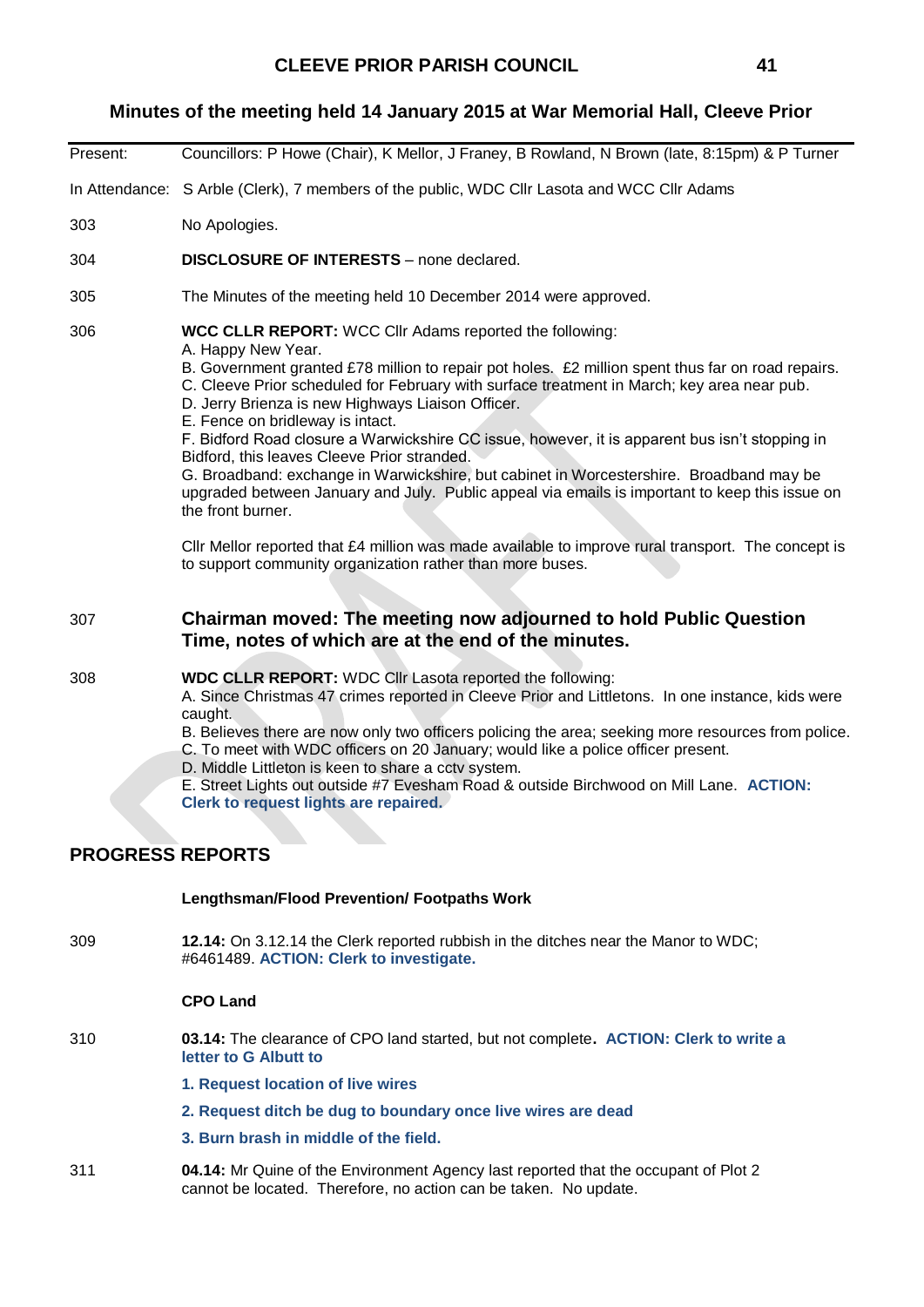#### **Cleeve Prior NDP**

- 312 T Carr reported that the Traveller Site Development Scheme is not included in the NDP as it is not part of the remit.
- 313 **Defibrillator:** The box doesn't open for the defibrillator; it has been sent back to the manufacturer.
- 314 **Footpaths Report: 12.14**: On 10.12.14 the Clerk requested the Lengthsman to weed/widen paths leading to and in front of #11 The Close. The Lengthsman stated the paths are too badly disintegrated and that there is no path beyond the weeds. Matter resolved.
- 315 **Evesham Road Speed Survey 06.14:** No update.
- 316 **Precept:** Emailed to J Jones; matter resolved.
- 317 **St Light Near Churchyard Gate:** Repaired; matter resolved.
- 318 **Village Green Kerb 11.14:** The Clerk requested WCC replace the kerb with like for like materials on 13.11.14; #6438817. WCC confirmed that work would be like for like, but does not consider the current condition of the kerb a high priority safety hazard. Matter resolved.
- 319 **Street Light Survey 11.14**: The Clerk issued a work order on 11.12.14. The work should be carried out in January.
- 320 **Superfast Broadband 12.14**: On 15.12.14 S Ashton replied to CPPC correspondence. Are-engineering work is currently being planned. Until it is finalised no confirmation concerning benefits to Cleeve Prior can be guaranteed. The Clerk registered CPPC with [www.superfastworcestershire.com](http://www.superfastworcestershire.com/) Parishioners can also register to receive updates. **ACTION: Clerk to mention this in the next parish magazine article.**

# **NEW AGENDA ITEMS**

- 321 The Council decided not form an NDP Working Party. It will instead meet to discuss the draft NDP and make recommendations at the next Council meeting.
- 322 The Council resolved to approve the Footpath Officer £388.84 plus VAT grant request to purchase a hedge trimmer. **ACTION: Clerk to purchase hedge trimmer.**

### **FINANCE**

- 323 The Council approved the payments listed in Appendix A of the January 15 Agenda with one alteration. Due to the CPO land work not being completed to Council satisfaction, the Council decided to pay £3792 (75% of the original £5100 invoice). See Minute 310 for a further explanation.
- 324 Cllr Mellor confirmed the December 2014 Reconciliation (Appendix B of the December 2014 Agenda) is accurate.
- 325 The December 2014 Income & Expense Report was noted by the Council.

#### **CLERK'S UPDATE**

326 **Correspondence for Consideration** - none

#### **Tabled Correspondence**

327 L Conneeley: 13.12.14 email RE Allotment Agreement – **ACTION: Chair Howe to respond that agreement is sound and that organic material can be burned.**